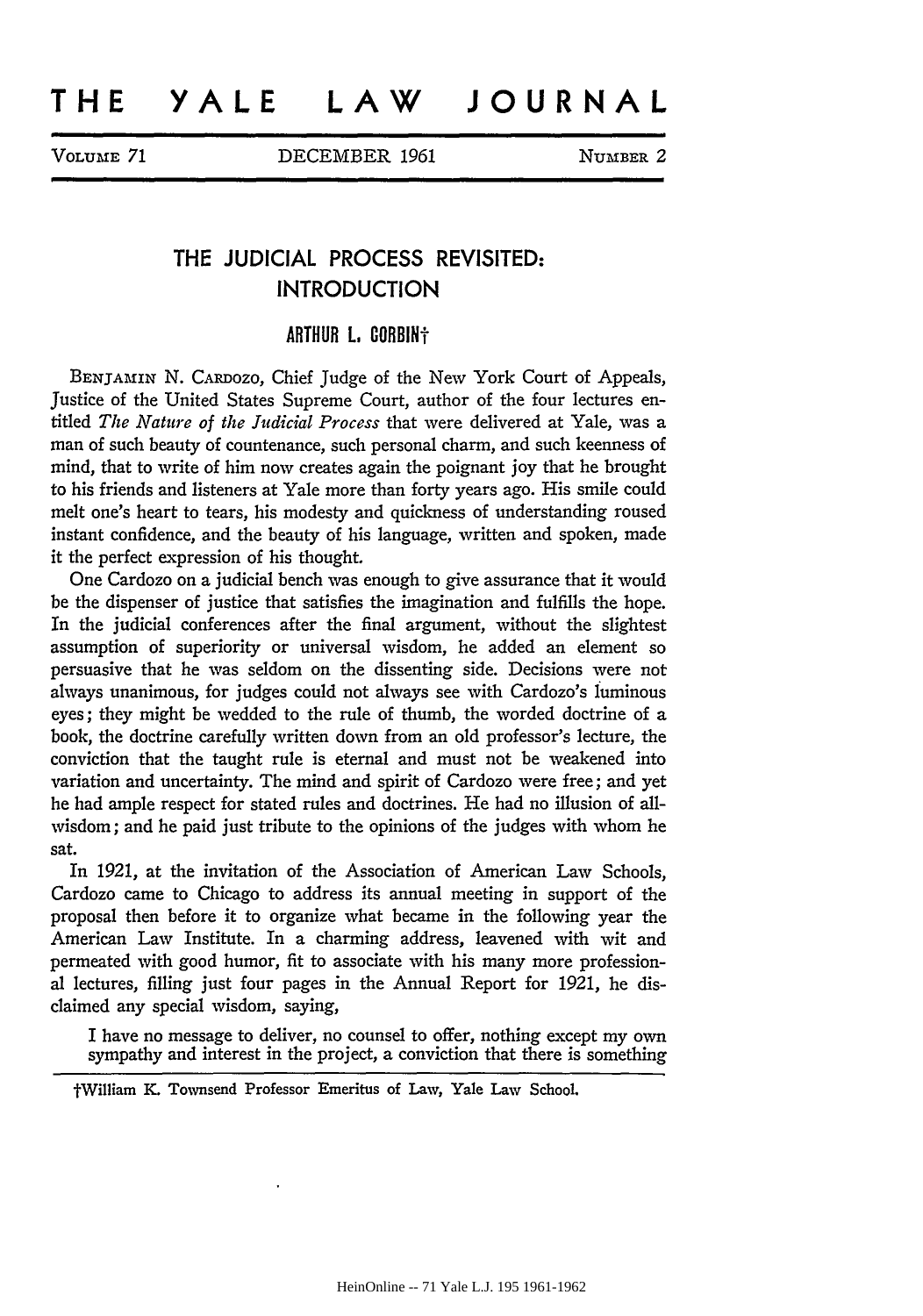196 *THE YALE LAW JOURNAL* [Vol. 71:195to be done and a willingness within the narrow limits of my capacity to cooperate in the task of doing it.<sup>1</sup>

With keen accuracy, he proceeded to state the function of the judge and its With keen accuracy, he proceeded to state the function of the judge and limitations and to suggest the possible part to be played by an Academy or limitations and to suggest the possible part to be played by an Academy or Institute. Above all, he said, a function of the Institute would be that of cooperation. cooperation.

We are to substitute for the attitude of mind, the temper, that spends We are to substitute for the attitude of mind, the temper, that spends itself in hostility and distrust, the attitude and temper of mutual helpfulness, of willing cooperation, a fusion of diverse types and capacities and fulness, of willing cooperation, a fusion of diverse types and capacities and attainments. Of course, in such a process there are losses as well as gains. attainments. Of course, in such a process there are losses as well as gains. Sometimes one has to scrap the things that one would like to keep. One's Sometimes one has to scrap the things that one would like to keep. One's pet hobbies are sometimes derided, and one's dearest formulas rejected. pet hobbies are sometimes derided, and one's dearest formulas rejected. One who sits in an Appellate Court, with the necessity of convincing or One who sits in an Appellate Court, with the necessity of convincing or placating six minds or more, becomes finally more or less inured to these placating six minds or more, becomes finally more or less inured to these scenes of carnage and mutilation. But in exchange one gains other things scenes of carnage and mutilation. But in exchange one gains other seemes of earinge and much

At the end he received what the Report describes as "tumultuous applause." At the end he received what the Report describes as "tumultuous applause." This address to the collection of law professors in 1921 occurred soon This address to the collection of law professors in 1921 occurred soon after the publication of his lectures on *The Nature of the Judicial Process,* after the publication of his lectures on *The Nattire of the Judicial Process}* and more than a year after he personally delivered those lectures at Yale. and more than a year after he personally delivered those lectures at Yale. More than any living man, except Judge Thomas W. Swan, the writer of this contribution **had** an active part in the preliminaries to the delivery of those contribution had an active part in the preliminaries to the delivery of those lectures. I had been attracted **by** Cardozo's opinions as a member of the New lectures. I had been attracted by Cardozo's opinions as a member of the New York Court of Appeals, and I had published a detailed critique of his opinion York Court of Appeals, and I had published a detailed critique of his opinion<br>in *DeCicco v. Schweizer*,<sup>3</sup> a critique that expressed enthusiastic admiration and yet had some differences in analysis. That led to some correspondence at and yet had some differences in analysis. That led to some correspondence at<br>the time and to our sending to him a complimentary subscription to the *Yale Law Journal,* a gift that brought back an appreciative letter to the editors of *Law Journal}* a gift that brought back an appreciative letter to the editors of the *Journal.* the *Journal.*

In 1918, our faculty had the perennial problem of inducing a competent In 1918, our faculty had the perennial problem of inducing a competent and attractive man to deliver the Storrs Lectures. Some of Cardozo's prede-and attractive man to deliver the Storrs Lectures. Some of Cardozo's predecessors in that course had been both competent and attractive; but not all of cessors in that course had been both competent and attractive; but not all of them had a style or a delivery that would hold an audience of students. Thus, them had a style or a delivery that would hold an audience of students. Thus,<br>in 1903, Sir Frederick Pollock delivered here his lectures poetically entitled "Our Lady of the Common Law," lectures that are attractive in both sub-"Our Lady of the Common Law," lectures that are attractive in both substance and form. **All** the faculty and all the students attended his first lecture. stance and form. All the faculty and all the students attended his first lecture.<br>It was my first year as an instructor; and the name of Sir Frederick excited my imagination and aroused great expectations. I listened carefully but I could understand next to nothing. Sir Frederick peered with near-sighted could understand next to nothing. Sir Frederick peered with near-sighted

**<sup>1.</sup>** Address of Judge Cardozo, **in HANDBOOK** OF **THE** Ass'N **OF AMERICAN LAW** 1. Address of Judge r.ardozo, in HANDBOOK OF THE ASS'N OF AMERICAN LAW **SCHOOLS AND PROCEEDINGS** OF THE **NINETEENTH** ANNUAL MEETING 117 (1921). SCHOOLS AND PROCEEDINGS OF THE NINETEENTH ANNUAL MEETING 117 (1921).

*<sup>2.</sup> Id.* at 120. *2. ld.* at 120.

<sup>3. 221</sup> N.Y. 431, 117 N.E. 807 (1917). See Corbin, *Does a Pre-Existing Duty Defeat* 3. 221 N.Y. 431, 117 N.E. 807 (1917). See Corbin, *Does a Pre-Existing* Dllt~' *Defeat Consideration?-Recent Noteworthy Decisions, 27* YALE L.J. **362** (1918). *Consideration?-Recellt Noteworthy Decisions,* 27 YALE L.J. 362 (1918).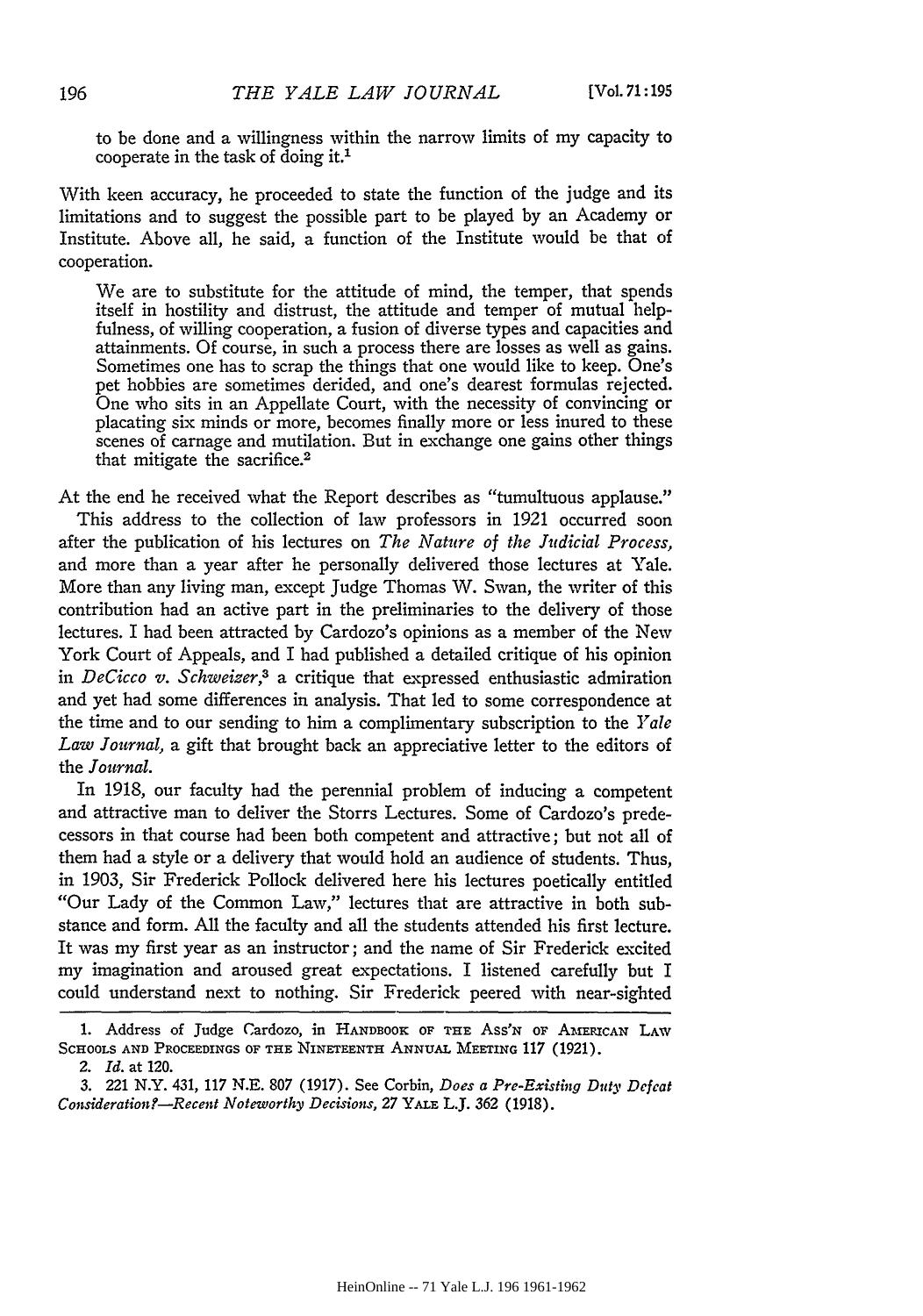eyes close to the manuscript and spoke indistinctly through his beard, with eyes close to the manuscript and spoke indistinctly through his beard, with an accent and pronunciation that has been described as "cockney." Five years an accent and pronunciation that has been described as "cockney." Five years later, I reported this fact to a distant cousin in London who was then registered later, I reported this fact to a distant cousin in London who was then registered in the Inner Temple and who later became the Vice-Chancellor of Brazenose in the Inner Temple and who later became the Vice-Chancellor of Brazenose College and a writer on International Law. This young man's fashion of College and a writer on International Law. This young man's fashion of speech was so like my own that I marveled at this in the light of my experience with Sir Frederick. With a young law student's promptness and as-perience with Sir Frederick. With a young law student's promptness and surance, he replied: "Oh, Sir Frederick could never make a living practicing surance, he replied: "Oh, Sir Frederick could never make a living practicing law here in London." At his subsequent lectures, he had practically no audience law here in London." At his subsequent lectures, he had practically no audience except the members of the faculty who had invited him. Sir Frederick ap-except the members of the faculty who had invited him. Sir Frederick appeared to be not in the least disturbed by this.

Although none of us had ever seen Judge Cardozo, we enthusiastically peared to be not in the least disturbed by this.Although none of us had ever seen Judge Cardozo, we enthusiastically approved the invitation extended to him by Dean Swan. From New York, we received an immediate reply. Cardozo wrote that he was surprised that we received an immediate reply. Cardozo wrote that he was surprised that we thought him competent to deliver such a course, and that he felt quite we thought him competent to deliver such a course, and that he felt unable to accept, because (he wrote) "I have no message to deliver." But unable to accept, because (he wrote) "I have no message to deliver." But he appreciated so greatly our thought of him that he wanted to call upon us he appreciated so greatly our thought of him that he wanted to call upon us and make our acquaintance in New Haven. A day was set; and Cardozo met and make our acquaintance in New Haven. A day was set; and Cardozo met us in the office of the Dean. The very sight of him told us that he was us in the office of the Dean. The very sight of him told us that he was our man. After introductions, we sat in a semi-circle about the Dean's desk. our man. After introductions, we sat in a semi-circle about the Dean's desk. Cardozo repeated what he had already written, especially his appreciation. Cardozo repeated what he had already written, especially his appreciation. But he could not possibly accept, because "I have no message to deliver." At But he could not possibly accept, because "I have no message to deliver." At that point, the suggestion was made as follows: "Judge Cardozo, could you that point, the suggestion was made as follows: "Judge Cardozo, could not explain to our students the process by which you arrive at the decision of a case, with the sources to which you go for assistance?" With a bird-like a case, with the sources to which you go for assistance?" With a bird-like movement of the head, and a mere moment of hesitation, he replied: "I believe movement of the head, and a mere moment of hesitation, he replied: "I believe *I could* do that." We had acquired our lecturer. I *could* do that." We had acquired our lecturer.

During the succeeding tvelve months, in the midst of his judicial labors, During the succeeding twelve months, in the midst of his judicial labors, he prepared his lectures entitled *The Nature of the Judicial Process*. He was scheduled to deliver them on four successive days at 5 P.M. The first lecture scheduled to deliver them on four successive days at 5 P.M. The first lecture was given in a lecture hall accommodating some 250 listeners. As in the case was given in a lecture hall accommodating some 250 listeners. As in the case of Sir Frederick Pollock, every student and every faculty man was in the of Sir Frederick Pollock, every student and every faculty man was in the room. Standing on the platform at the lectern, his mobile countenance, his room. Standing on the platform at the lectern, his mobile countenance, his dark eyes, his white hair, and his brilliant smile, all well lighted before us, dark eyes, his white hair, and his brilliant smile, all well lighted before us, he read the lecture, winding it up at 6 o'clock. He bowed and sat down. The he read the lecture, winding it up at 6 o'clock. He bowed and sat down. The entire audience rose to their feet, with a burst of applause that would not cease. Cardozo rose and bowed, with a smile at once pleased and deprecatory, cease. Cardozo rose and bowed, with a smile at once pleased and deprecatory, and again sat down. Not a man moved from his tracks; and the applause and again sat down. Not a man moved from his tracks; and the applause increased. In a sort of confusion Cardozo saw that he must be the first to move. increased. In a sort of confusion Cardozo saw that he must be the first to move. He came down the steps and left, with the faculty, through a side door, with He came down the steps and left, with the faculty, through a side door, the applause still in his ears. the applause still in his ears.

The next day, each student must have brought a friend. The hall was jammed, with many more pushing to get in; and we transferred the lecture jammed, with many more pushing to get in; and we transferred the lecture to the near-by Lampson Lyceum, with some **500** seats. For the remaining to the near-by Lampson Lyceum, with some 500 seats. For the remaining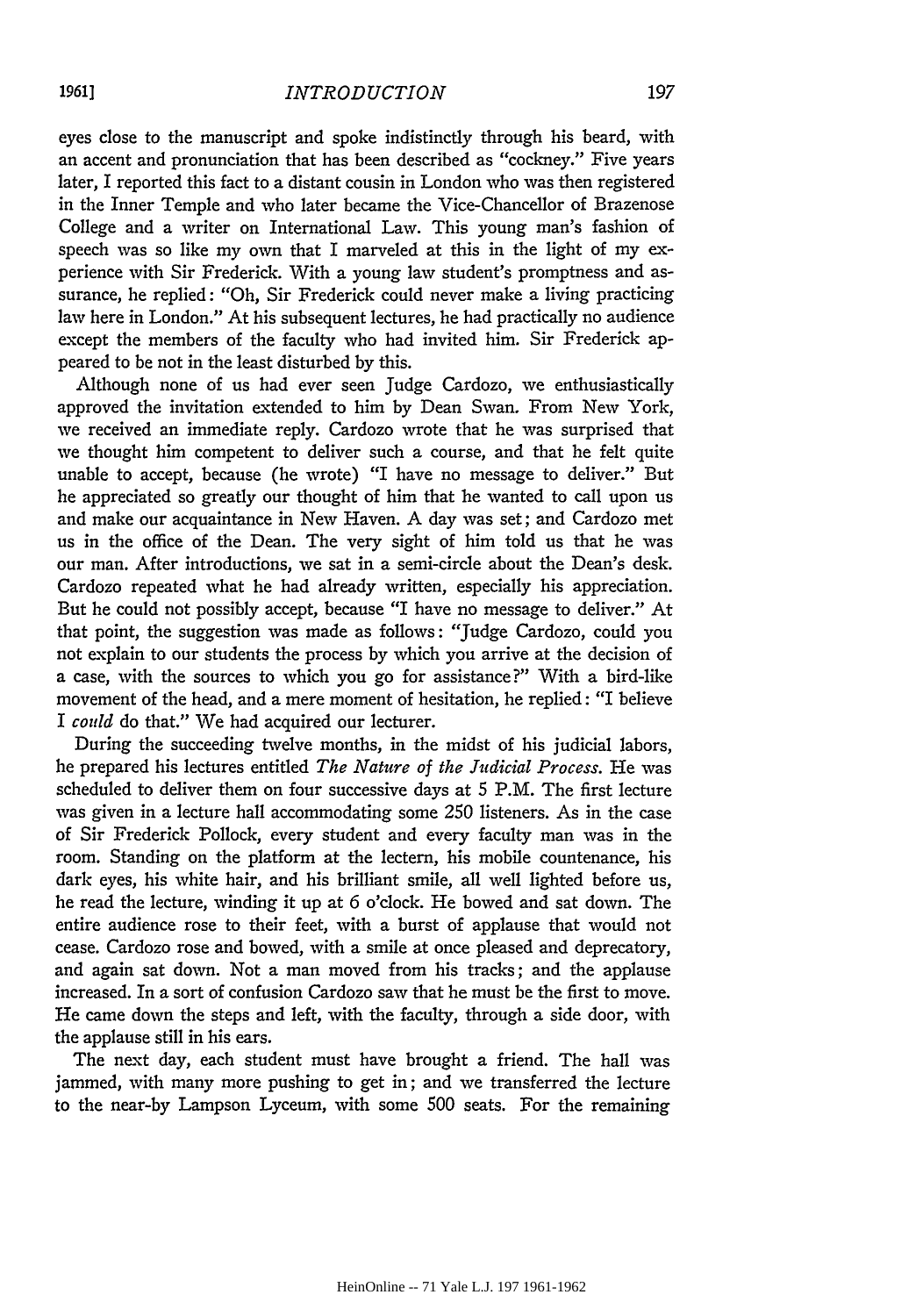lectures that hall was filled to capacity; and each day at 6 P.M. the ritual of 198 THE YALE LAW JOURNAL [Vol. 71:195]<br>lectures that hall was filled to capacity; and each day at 6 P.M. the ritual of<br>the first day was exactly repeated—the rising of the audience, the continuous applause, the smile of pleasure, the appreciative bow, and the leaving with the faculty while all others stood and cheered. Both what he had said and his manner of saying it had held us spell-bound on four successive days. He had inspired our ambition in the law and had warmed the cockles of our hearts. inspired our ambition in the law and had warmed the cockles of our hearts. Never again have I had a like experience. To him also it must have brought Never again have I had a like experience. To him also it must have brought a glow of emotion that would long be repeated within, just as it is now <sup>a</sup> glow of emotion that would long be repeated within, just as it is nowrepeated for me when writing of it after forty years. repeated for me when writing of it after forty years. applause, the smile of pleasure, the appreciative bow, and the leaving with the<br>faculty while all others stood and cheered. Both what he had said and his<br>manner of saying it had held us spell-bound on four successive days.

Grouped about him, at the end of his fourth lecture, we said we must have Grouped about him, at the end of his fourth lecture, we said we must have his manuscript for publication by the Yale Press. In his smiling but depreca-his manuscript for publication by the Yale Press. In his smiling but deprecatory way, he said that he did not "dare to have it published." Half seriously, tory way, he said that he did not "dare to have it published." Half seriously,<br>he added : "If it were published, I would be impeached." There were smiles of understanding, but not an ounce of seriousness; and of course he surrendered understanding, but not an ounce of seriousness; and of course he surrendered the manuscript to us. Within twelve months after the publication of the neat the manuscript to us. Within twelve months after the publication of the neat little booklet, the Yale Press sold 3,000 copies in New York alone, with the little booklet, the Yale Press sold 3,000 copies in New York alone, with the<br>other results that you know. Thereafter, with greater confidence, he delivered other lectures at Yale, Columbia, and elsewhere. other lectures at Yale, Columbia, and elsewhere.

As Vice-President of the American Law Institute, Cardozo participated in As Vice-President of the American Law Institute, Cardozo participated in many conferences on the Restatement. Some of his hopes may have been real-many conferences on the Restatement. Some of his hopes may have been realized in that process; but in others he must have been greatly disappointed. ized in that process; but in others he must have been greatly disappointed. Whatever were the "diverse types, capacities, and attainments" of the Reporters Whatever were the "diverse types, capacities, and attainments" of the Reporters<br>and their Advisers, there was not enough competence in the nation for the reduction of such a mass of material into the form of accurate, well organized, clearly tion of such a mass of material into the form of accurate, well organized, clearly expressed, and up-to-date generalizations. The name "Restatement," chosen for expressed, and up-to-date generalizations. The name "Restatement," chosen for the product, indicates that many may have had the false notion that the com-the product, indicates that many may have had the false notion that the common law consisted of a number of permanent, absolute rules and principles, mon law consisted of a number of permanent, absolute rules and principles, and that the function of the Institute was to eliminate ambiguity and error and that the function of the Institute was to eliminate ambiguity and error and to restore them to their pristine clarity and perfection. There are spots and to restore them to their pristine clarity and perfection. There are spots in which the Reporter seems to have believed that the effects that "equity" in which the Reporter seems to have believed that the effects that "equity" had had upon the "common law" were not within his province. Anyone had had upon the "common law" were not within his province. Anyone taking active part in the process who held such a view must have been taking active part in the process who held such a view must have been progressively disillusioned. Those not taking part who held such a view must progressively disillusioned. Those not taking part who held such a view must have been disappointed. Those who are now engaged, thirty years after, in have been disappointed. Those who are now engaged, thirty years after, in drafting a Revision are well aware that the Restatement did not arrive at drafting a Revision are well aware that the Restatement did not arrive at permanent perfection, much less start with it, although they are using it permanent perfection, much less start with it, although they are using it of necessity as the base from which to take the next step toward the future.

of necessity as the base from which to take the next step toward the future.<br>This writer can bear witness to one instance of Cardozo's active cooperation. I drafted Section 357, constructing a rule that even a plaintiff who was him-I drafted Section 357, constructing a rule that even a plaintiff who was himself in major default may have a right to some degree of restitution. It cer-self in major default may have a right to some degree of restitution. It certainly was not a Restatement of any generally recognized rule. I sent a copy of this proposed section to Cardozo. He replied expressing his disapproval. In this proposed section to Cardozo. He replied expressing his disapproval. In self defense, I prepared an article for publication, stating the facts of many self defense, I prepared an article for publication, stating the facts of cases with the actual decision made therein. That manuscript I sent to Cardozo. cases with the actual decision made therein. That manuscript I sent to Cardozo.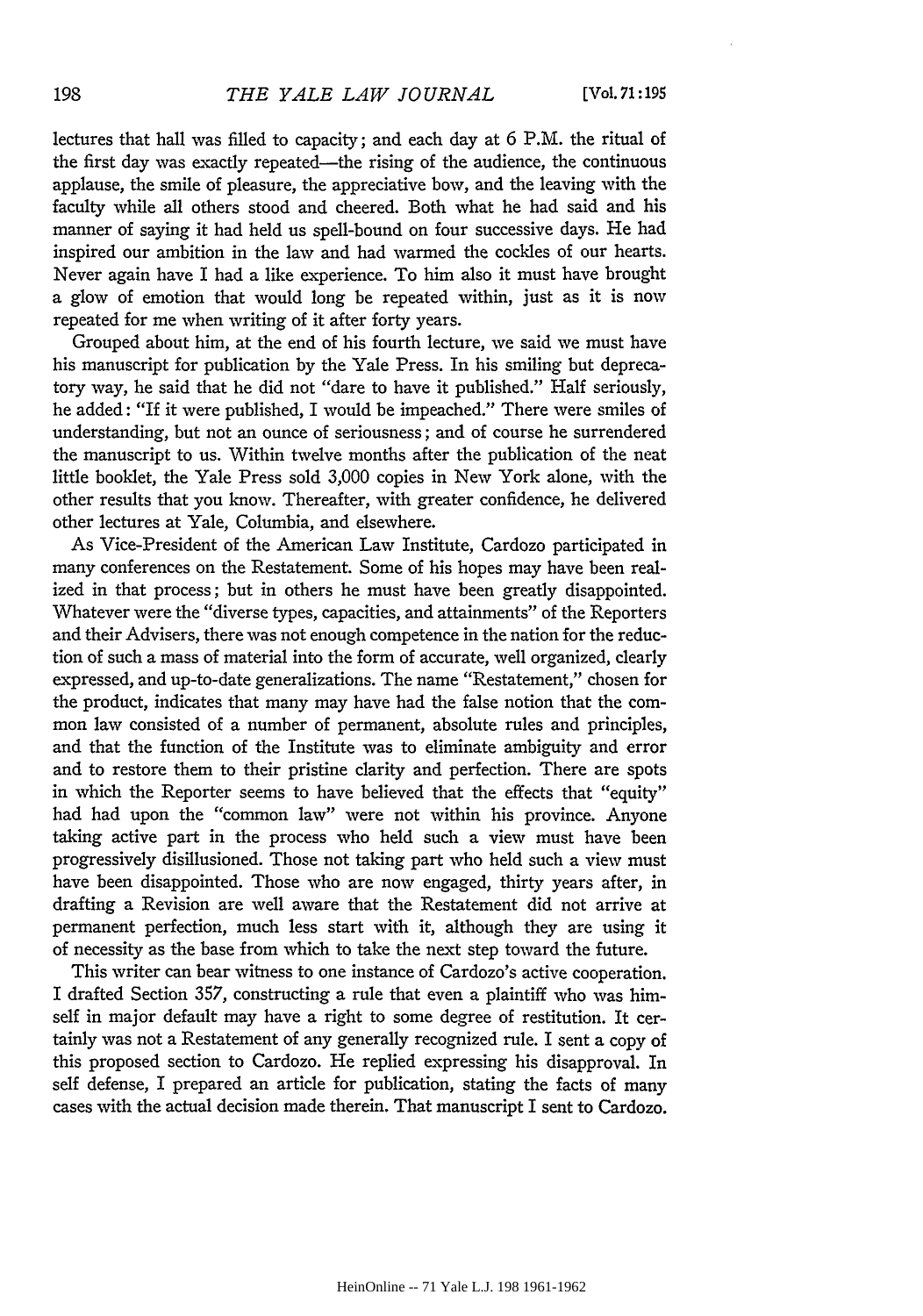The result was that we reached agreement. He personally drafted Subsection The result was that we reached agreement. He personally drafted Subsection (2) of that Section, exactly as it now appears, while he gave assent to my (2) of that Section, exactly as it now appears, while he gave assent to mySubsections (1) and (3). Subsections (1) and (3).

This is not the place for a critical review of the substance of *The Nature* This is not the place for a critical review of the substance of *The Nature of the Judicial Process.* No independent mind can accept 100 per cent of the *of the Judicial Process.* No independent mind can accept 100 per cent of the conclusions and reasoning of another man, even of such worshipful masters conclusions and reasoning of another man, even of such worshipful masters as Cardozo and Holmes. The best one can do is to smite those who fail to as Cardozo and Holmes. The best one can do is to smite those who fail to accept them by 95 per cent. It is my conviction that Cardozo's neat sub-accept them by 95 per cent. It is my conviction that Cardozo's neat subdivision of the judicial process into four named methods may mislead the division of the judicial process into four named methods may mislead the unwary into supposing that they are separated by division fences into four unwary into supposing that they are separated by division fences into four compartments. They are merely four aspects of one method-the Cardozo compartments. They are merely four aspects of one method—the Cardozo<br>Method. Also, I regard as likely to be given undue importance his classification of the cases into (1) those where "the law and its application are alike plain," of the cases into (1) those where "the law and its application are alike plain," (2) those in which the "rule of law is certain and the application alone doubtful," and (3) the residue in which "a decision one way or the other, will count for the future, will advance or retard, sometimes much sometimes little, the development of the law."<sup>4</sup> little, the development of the law."4 (2) those in which the "rule of law is certain and the application alone doubtful," and (3) the residue in which "a decision one way or the other, will count for the future, will advance or retard, sometimes much sometime

There are, indeed, great differences in degree; and differences in degree become so great as to be described as differences in kind. But there is many a case in which the judges on a single bench can not agree on the class in which the case before them falls. Where are the cases in which the "rule of law is the case before them falls. Where are the cases in which the "rule of law is certain" even before the court has determined its "application"? All "rules certain" even before the court has determined its "application"? All "rules of law" are aggregations of words, with fringes of uncertainty and variable of law" are aggregations of words, with fringes of uncertainty and variable content. A word is not a "crystal" but the "skin of living [and variable] content. A word is not a "crystal" but the "skin of living [and variable] thought."<sup>5</sup> The same is true of any group of words, called a "rule" or "principle." No word has any meaning except as it has been used by men as the "skin" of their varying thoughts in differing contexts. A "rule of law" has "skin" of their varying thoughts in differing contexts. A "rule of law" has no content divorced from its applications; it is by a series of more or less no content divorced from its applications; it is by a series of more or less analogous "applications" (decisions) that it is stated and revised and restated; analogous "applications" (decisions) that it is stated and revised and restated; and every application to new facts adds to (or subtracts from) its content and, and every application to new facts adds to (or subtracts from) its content and, soon or late, compels a new "Restatement" and a new "Revision." This is the soon or late, compels a new "Restatement" and a new "Revision." This is the evolutionary process by which the growth of law occurs. evolutionary process by which the growth of law occurs. There are, indeed, great differences in degree; and differences in degree<br>become so great as to be described as differences in kind. But there is many a<br>case in which the judges on a single bench can not agree on the class

It was not merely the cases that obviously fall neatly into his class (3) that It was not merely the cases that obviously fall neatly into his class (3) that caused Cardozo to be "oppressed and disheartened in [his] first days upon caused Cardozo to be "oppressed and disheartened in [his] first days upon the bench." The "ocean" upon which he "embarked" was "trackless." But the bench." The "ocean" upon which he "embarked" was "trackless." But even though "the quest for it [certainty of rule] was futile," he found methods<br>of judicial operation that gave him comfort and confidence: of judicial operation that gave him comfort and confidence:

As the years have gone by, and I have reflected more and more upon As the years have gone by, and I have reflected more and more upon the nature of the judicial process, I have become reconciled to the un-the nature of the judicial process, I have become reconciled to the uncertainty, because I have grown to see it as inevitable. I have grown to certainty, because I have grown to see it as inevitable. I have grown to see that the process in its highest reaches [in *all* of its reaches] is not see that the process in its highest reaches [in *all* of its reaches] is not discovery, but creation, and that the doubts and misgivings, the hopes and<br>4. CARDOZO, THE NATURE OF THE JUDICIAL PROCESS 164-65 (1921).

<sup>4.</sup> CARDozo, **THE** NATURE OF THE **JUDICIAL PROCESS** 164-65 (1921).

<sup>5.</sup> Towne v. Eisner, 245 U.S. 418, 425 (1918) (opinion of Holmes, J.). 5. Towne v. Eisner, 245 U.S. 418, 425 (1918) (opinion of Holmes, J.).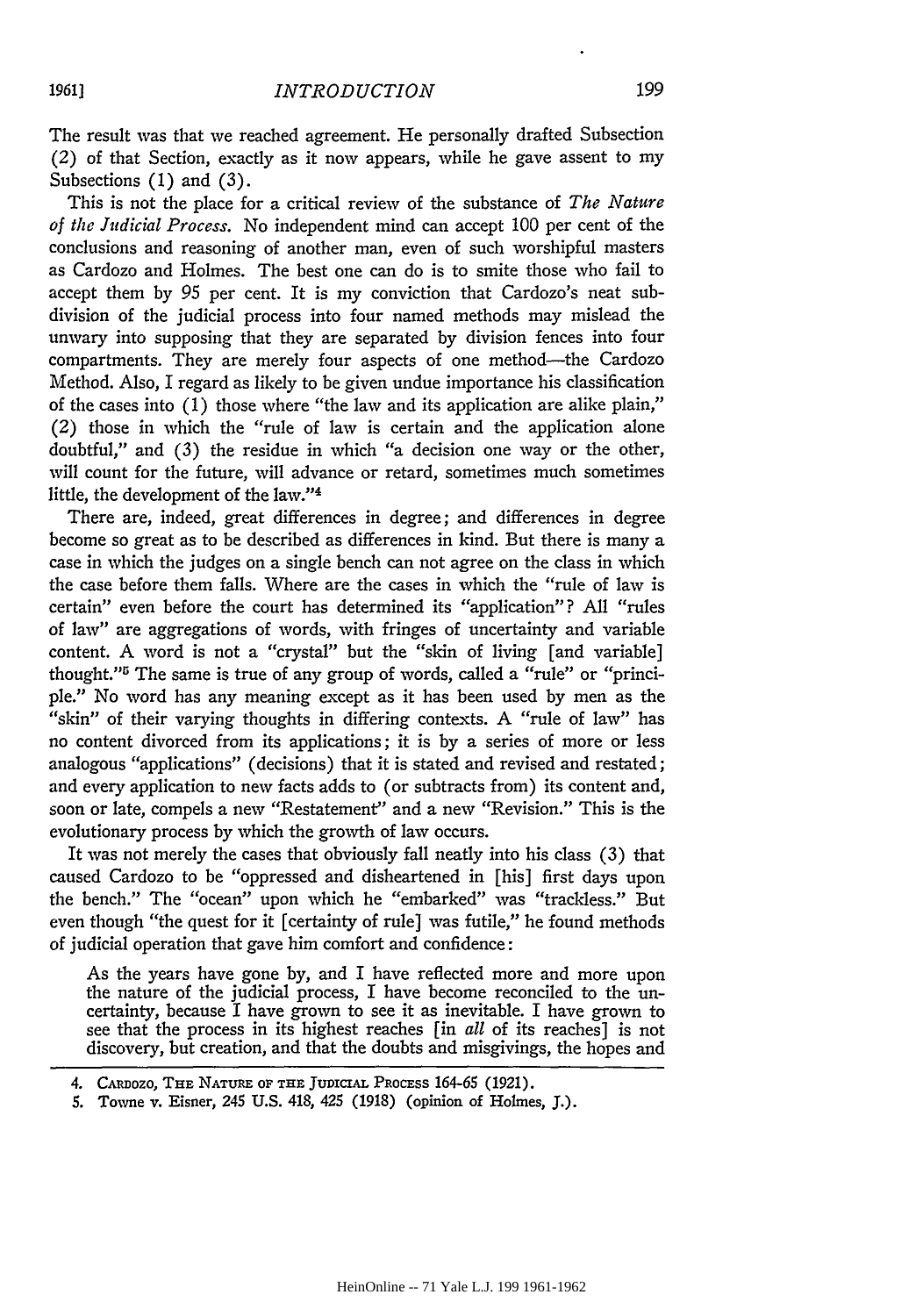200 *THE YALE LAW JOURNAL* [Vol. 71 : 195<br>fears, are part of the travail of mind, the pangs of death and the pangs of birth, in which principles that have served their day expire, and new principles are born.<sup>6</sup>

Cardozo's Chicago address to the law professors makes it easy to see why Cardozo's Chicago address to the law professors makes it easy to see they at once enrolled him as one of their judicial heroes, to the envy of some of they at once enrolled him as one of their judicial heroes, to the envy of some of his judicial brethren. He acknowledged the necessary function of the re-his judicial brethren. He acknowledged the necessary function of the research scholar in the recognition, the restatement, and the growth of legal search scholar in the recognition, the restatement, and the growth of legal principles. He spoke of the existing distrust of mere "theorists" and of "legal theory," a distrust expressed by lawyers and judges, by "men who deal with the law in action, the men in the thick of the fight." He felt free to speak<br>"with candor about this because I do not share the distrust myself." Who is it that does not love "recognition"? The "distrust" that he did not share, it that does not love "recognition"? The "distrust" that he did not share, however, has ample and enduring justification. The progression of life causes however, has ample and enduring justification. The progression of life causes casualties among "legal theories" much more certainly and rapidly than among casualties among "legal theories" much more certainly and rapidly than among judicial "decisions"; but these "theories" are those announced as reasons by the judges as well as those advocated by the scholars. "Your decision will the judges as well as those advocated by the scholars. "Your decision will probably be right but your reasons are certain to be wrong" was the advice probably be right but your reasons are certain to be wrong" was the advice given by Lord Mansfield to a young jurist. given by Lord Mansfield to a young jurist. the law in action, the men in the thick of the fight." He felt free to

Cardozo's judicial method brought together all the possible sources of judi-Cardozo's judicial method brought together all the possible sources of judicial and societal wisdom and experience, awarding a high place to the full-time cial and societal wisdom and experience, awarding a high place to the full-time research scholar. The chief defect in the rule of *Erie v. Tompkins* is in the research scholar. The chief defect in the rule of *Erie v. Tompkins* is in the fact that it denies to diversity litigants the advantages of his judicial method fact that it denies to diversity litigants the advantages of his judicial method and does it on the false ground of Constitutional necessity. In diversity cases, and does it on the false ground of Constitutional necessity. In diversity cases, the federal courts are empowered by the people of the several states that have adopted the Constitution to do justice between diversity litigants. They have adopted the Constitution to do justice between diversity litigants. They have a right to the same wise and satisfying judicial process as other litigants. It is a right to the same wise and satisfying judicial process as other litigants. It is the *Erie v. Tompkins* decision and not the Constitution that denies to them the *Erie v. Tompkins* decision and not the Constitution that denies to them the benefits of Cardozo's method. The Supreme Court itself can and does the benefits of Cardozo's method. The Supreme Court itself can and does abandon the strait-jacket that is pinned on the lower federal courts. It makes abandon the strait-jacket that is pinned on the lower federal courts. It makes federal general law that is "common" to all the states, using all of Cardozo's federal general law that is "common" to all the states, using all of Cardozo's sources. Inferior courts can do so only by subterfuge and in fear of reversal sources. Inferior courts can do so only by subterfuge and in fear of reversal for doing it. for doing it.

Cardozo's method does not give first place to research scholars. Cardozo's method does not give first place to research scholars.

I do not say that in any disparagement of the Courts, their learning or I do not say that in any disparagement of the Courts, their learning or ability. I am not making any damaging admissions here in this con-ability. I am not making any damaging admissions here in this conclave of our critics. I am standing up on my constitutional rights, and I clave of our critics. I am standing up on my constitutional rights, and I shall not add to the burdens of my tribe by any unnecessary confessions.<br>... In all this I am not attempting to depreciate the value of Judge-made law or to exaggerate its defects. On the contrary, I am convinced that law or to exaggerate its defects. On the contrary, I am convinced that it is the best and most flexible agency for development and growth. Just it is the best and most flexible agency for development and growth. Just because I believe that, I am anxious to place at the service of the Judges because I believe that, I am anxious to place at the service of the Tudges the resources and the results of modern scholarship and learning.<sup>7</sup> . . . In all this I am not attempting to depreciate the value of Judge-made

**<sup>6.</sup>** CARDozo, **THE** NATURE OF **THE JUDICIAL PROCESS** 166-67 (1921). 6. CARDOZO, THE NATURE OF THE JUDICIAL PROCESS 166-67 (1921).

<sup>7.</sup> Address of Judge Cardozo, *op. cit. supra* note 1, at 118. 7. Address of Judge Cardozo, *op. cit. supra* note **1,** at 118.